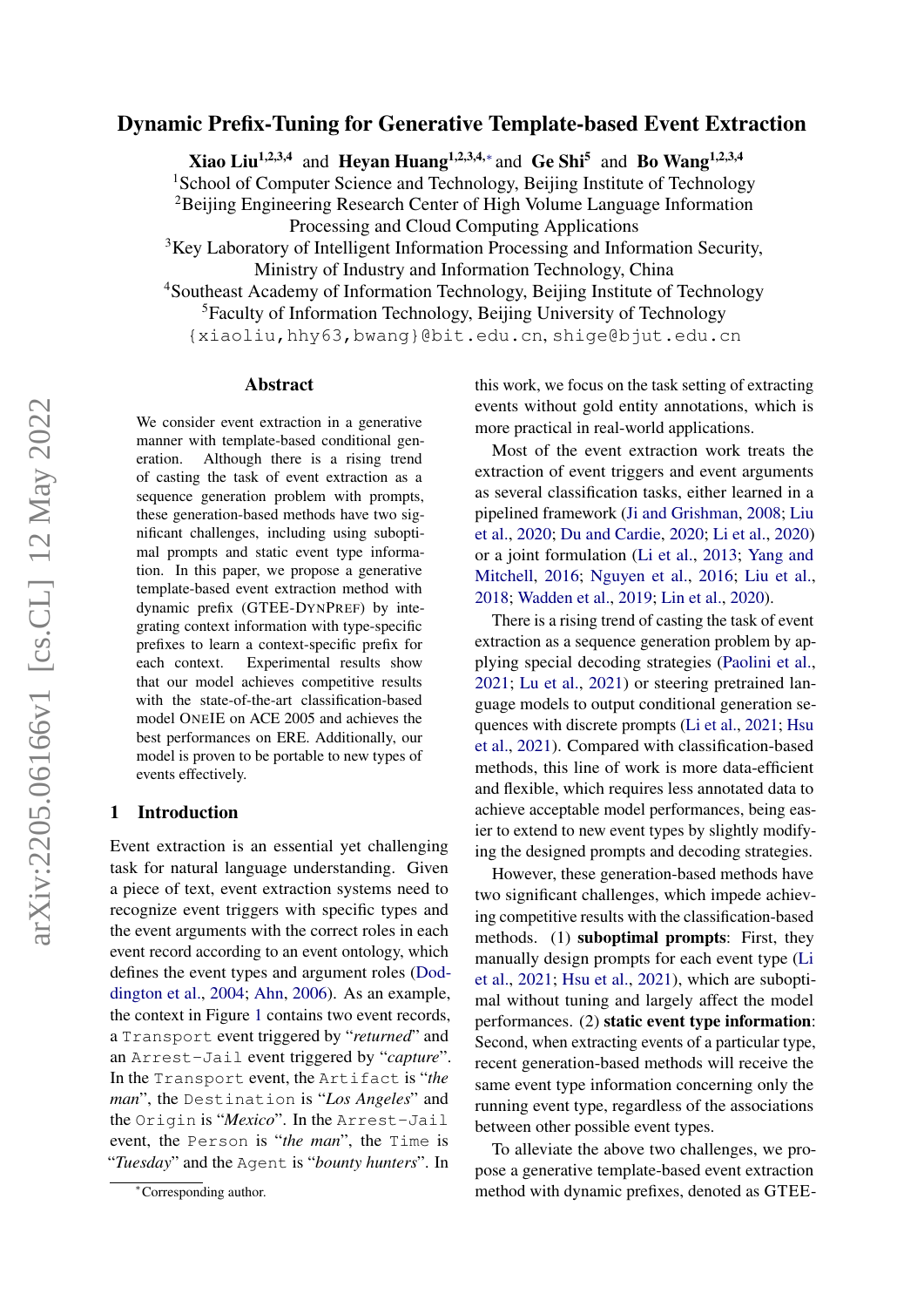<span id="page-1-0"></span>

Figure 1: Comparision between the generation-based methods and our method GTEE-DYNPREF.

DYNPREF. As demonstrated in Figure [1,](#page-1-0) we follow the previous work [\(Li et al.,](#page-9-7) [2021;](#page-9-7) [Hsu et al.,](#page-9-8) [2021\)](#page-9-8), extracting event records one type by one type, using the pretrained encoder-decoder language model BART [\(Lewis et al.,](#page-9-9) [2020\)](#page-9-9) for conditional generation. For each event type, we first initialize a typespecific prefix consisting of a sequence of tunable vectors as transformer history values [\(Li and Liang,](#page-9-10) [2021\)](#page-9-10). The type-specific prefix offers tunable event type information for one single type. Then we integrate context information with all type-specific prefixes to learn a context-specific prefix, dynamically combining all possible event type information.

We evaluate our model on two widely used event extraction benchmarks, ACE 2005 and ERE. Experimental results show that our model achieves competitive results with the state-of-theart classification-based model ONEIE on ACE 2005 and achieves the best performances on ERE. Additionally, according to the transfer learning results, our model also can be adapted to new types of events effectively.

# 2 Related Work

This paper is related to the following lines of work.

### 2.1 Classification-based Event Extraction

Event extraction is usually formulated as a sequence labeling classification problem [\(Nguyen](#page-10-0) [et al.,](#page-10-0) [2016;](#page-10-0) [Wang et al.,](#page-11-2) [2019;](#page-11-2) [Yang et al.,](#page-11-3) [2019;](#page-11-3) [Wadden et al.,](#page-11-1) [2019;](#page-11-1) [Liu et al.,](#page-10-1) [2018\)](#page-10-1). Some of them incorporate global features and apply joint inference [\(Lin et al.,](#page-9-6) [2020;](#page-9-6) [Li et al.,](#page-9-5) [2013;](#page-9-5) [Yang](#page-11-0) [and Mitchell,](#page-11-0) [2016\)](#page-11-0) to collectively model event dependencies. Additionally, recent work casts event extraction as a machine reading comprehension (MRC) problem [\(Liu et al.,](#page-9-2) [2020;](#page-9-2) [Du and Cardie,](#page-9-3) [2020;](#page-9-3) [Li et al.,](#page-9-4) [2020\)](#page-9-4) by constructing questions to query event triggers and arguments.

Our work treats event extraction as a conditional generation task, which is more flexible and portable, which reduces the burden of annotation.

## 2.2 Generation-based Event Extraction

There is a rising line of work casting event extraction as a sequence generation problem, such as transforming into translation tasks [\(Paolini et al.,](#page-10-2) [2021\)](#page-10-2), generating with constrained decoding methods [\(Lu et al.,](#page-10-3) [2021\)](#page-10-3) and template-based conditional generation [\(Li et al.,](#page-9-7) [2021;](#page-9-7) [Hsu et al.,](#page-9-8) [2021\)](#page-9-8).

The two closest methods above [\(Li et al.,](#page-9-7) [2021;](#page-9-7) [Hsu et al.,](#page-9-8) [2021\)](#page-9-8) both utilize manually designed discrete templates, which caused the sub-optimal problem. Besides, the applied static type instruction does not consider the connections between events within the same context. We replaced the static type instructions with the dynamic prefixes, which are continuous and tunable vectors during training, combining the manual event templates and alleviating the sub-optimal problem.

## 2.3 Prompt Tuning

There is a line of work using specific sentence templates with pre-trained models to solve natural language understanding tasks. It natural to come up with prefix-style [\(Brown et al.,](#page-8-1) [2020\)](#page-8-1) or cloze-style [\(Petroni et al.,](#page-10-4) [2019\)](#page-10-4) prompts based on human introspection, which are called "descrete prompts". Existing works on discrete prompt tuning[\(Shin et al.,](#page-10-5) [2020;](#page-10-5) [Gao et al.,](#page-9-11) [2021;](#page-9-11) [Schick et al.,](#page-10-6) [2020\)](#page-10-6) depend on *verbalizers* to map from class labels to answer tokens. These methods are proven to be effective in the few-shot setting for text classification and conditional text generation tasks [\(Schick](#page-10-7) [and Schütze,](#page-10-7) [2021b,](#page-10-7)[a,](#page-10-8)[c\)](#page-10-9). There are also methods that explore continuous prompts directly operating in the embedding space of the model, like tuning on vectors[\(Li and Liang,](#page-9-10) [2021;](#page-9-10) [Lester et al.,](#page-9-12) [2021;](#page-9-12)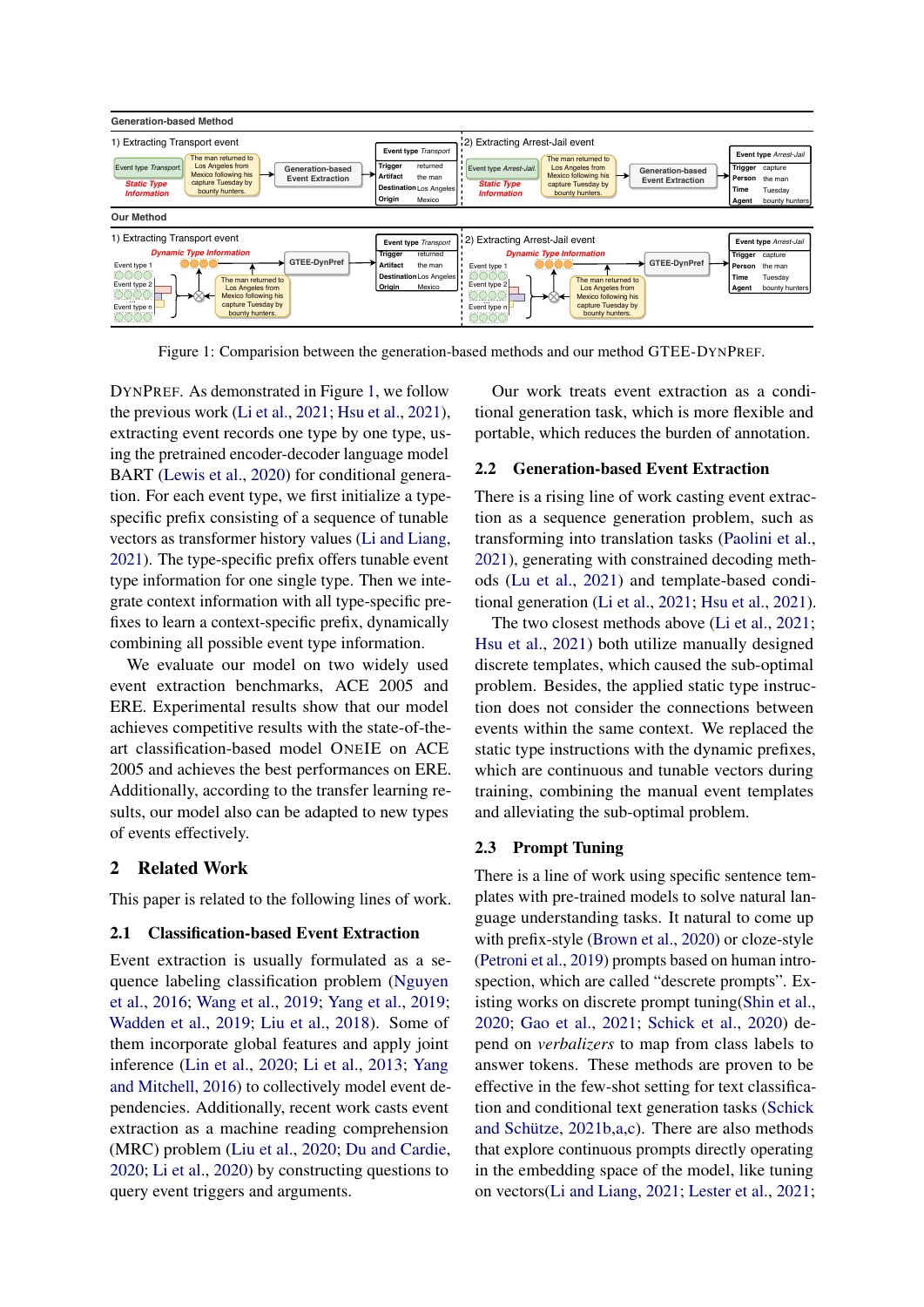<span id="page-2-0"></span>

Figure 2: The framework of our base model GTEE-BASE. We use different colors to differentiate different components as follows. " $\Box$ " for the context, " $\Box$ " for the template, " $\Box$ " for the type instruction, " $\Box$ " for the encoder-decoder language model, and " we for the answered prompt as output.

[Tsimpoukelli et al.,](#page-10-10) [2021\)](#page-10-10), initializing with discrete prompts[\(Zhong et al.,](#page-11-4) [2021;](#page-11-4) [Qin and Eisner,](#page-10-11) [2021;](#page-10-11) [Hambardzumyan et al.,](#page-9-13) [2021\)](#page-9-13) and hybrid prompt tuning[\(Liu et al.,](#page-10-12) [2021b](#page-10-12)[,a;](#page-10-13) [Han et al.,](#page-9-14) [2021\)](#page-9-14).

# 3 Generative Template-based Method

We revisit the task of event extraction as the process of conditional generation and present our base model (GTEE-BASE) as illustrated in Figure [2.](#page-2-0)

## 3.1 Problem Statement

In the conditional generation task formulation for event extraction, the whole extraction process for a textual context is divided into several subtasks according to event types. Specifically, given an event ontology  $\mathcal O$  with an event type set  $\mathcal E$  =  ${e_i | i \in [1, |\mathcal{E}|]},$  the input in each subtask  $\mathcal{S}_{e_i,\mathcal{C}}$ for event type  $e_i$  consists of a context C and a designed prompt  $\mathcal{P}_{e_i}$ . And the output is the answered prompts  $A_{e_i}$ , containing extracted event records.

We take one single conditional generation subtask  $S_{e_i,C}$  for event type  $e_i$  as example to explain the following content.

#### 3.2 Basic Architecture

As shown in Figure [2,](#page-2-0) the conditional generation subtask is modeled by a pretrained encoder-decoder language model (LM), BART [\(Lewis et al.,](#page-9-9) [2020\)](#page-9-9) and T5 [\(Raffel et al.,](#page-10-14) [2020\)](#page-10-14). In the generation process, the encoder-decoder LM models the conditional probability of selecting a new token  $y_i$ given the previous tokens  $y_{\leq i}$  and the encoder input X. Therefore, the entire probability  $p(\mathcal{Y}|\mathcal{X})$  of generating the output sequence  $\mathcal Y$  given the input sequence  $X$  is calculated as

$$
p(\mathcal{Y}|\mathcal{X}) = \prod_{i=1}^{|\mathcal{Y}|} p(y_i|y_{< i}, \mathcal{X})
$$
  

$$
\mathcal{X} = [\mathcal{P}_{e_i}; \text{[SEP]}; \mathcal{C}]
$$
  

$$
\mathcal{Y} = \mathcal{A}_{e_i}
$$
 (1)

where  $\lceil \cdot \rceil$  denotes the sequence concatenation operation and  $[SEP]$ <sup>[1](#page-2-1)</sup> is the corresponding separate marker in the applied encoder-decoder LM.

#### 3.3 Prompt Design

Similar to the state-of-the-art end-to-end generative method DEGREE-E2E [\(Hsu et al.,](#page-9-8) [2021\)](#page-9-8) for event extraction, the prompt  $\mathcal{P}_{e_i}$  for subtask  $\mathcal{S}_{e_i,\mathcal{C}}$ in our base model GTEE-BASE contains the type instruction  $\mathcal{I}_{e_i}$  and the template  $\mathcal{T}_{e_i}$ .

Type Instruction. A short natural language sequence  $\mathcal{I}_{e_i}$  describing the event type  $e_i$  in the subtask. We use the pattern "Event type is [MASK]." to construct type instructions for the event type set  $\mathcal E$ . For example, the type instruction for event type Meet is "Event type is Meet.".

**Template.** A type-specific pattern  $\mathcal{T}_{e_i}$ , which contains several placeholders, reflecting how the arguments participant in the event. We use two types of placeholdes,  $\langle \text{trg} \rangle$  and  $\langle \text{arg} \rangle$ s, for representing trigger and arguments, respectively. The template is consists of a trigger part and a argument part. The two parts are concatenated by a new seperate marker <IN\_SEP>. As illstrated in Fig-ure [2,](#page-2-0) the trigger part is "Trigger  $\langle \text{trg} \rangle$ ", which is identical for all event types. The argument part is specific to event type  $e_i$ . Due to the manual efforts of designing and searching for an optimal template, we follow [Li et al.](#page-9-7) [\(2021\)](#page-9-7) to reuse the pre-defined argument templates  $2$  in the ontology O. The original pre-defined argument templates

<span id="page-2-1"></span><sup>&</sup>lt;sup>1</sup>In this paper, we use  $[\star]$  to represent the special tokens used in pretrained LM and  $\langle * \rangle$  to indicate the user-defined special tokens.

<span id="page-2-2"></span><sup>&</sup>lt;sup>2</sup>The argument template and all the used ontologies can be accessed at [https://github.com/raspberryice/](https://github.com/raspberryice/gen-arg) [gen-arg](https://github.com/raspberryice/gen-arg) except for ERE. Since the ERE event types are subsets of the RAMS AIDA ontology and the KAIROS ontology, following [Li et al.](#page-9-7) [\(2021\)](#page-9-7), we also reuse the argument templates from these ontologies.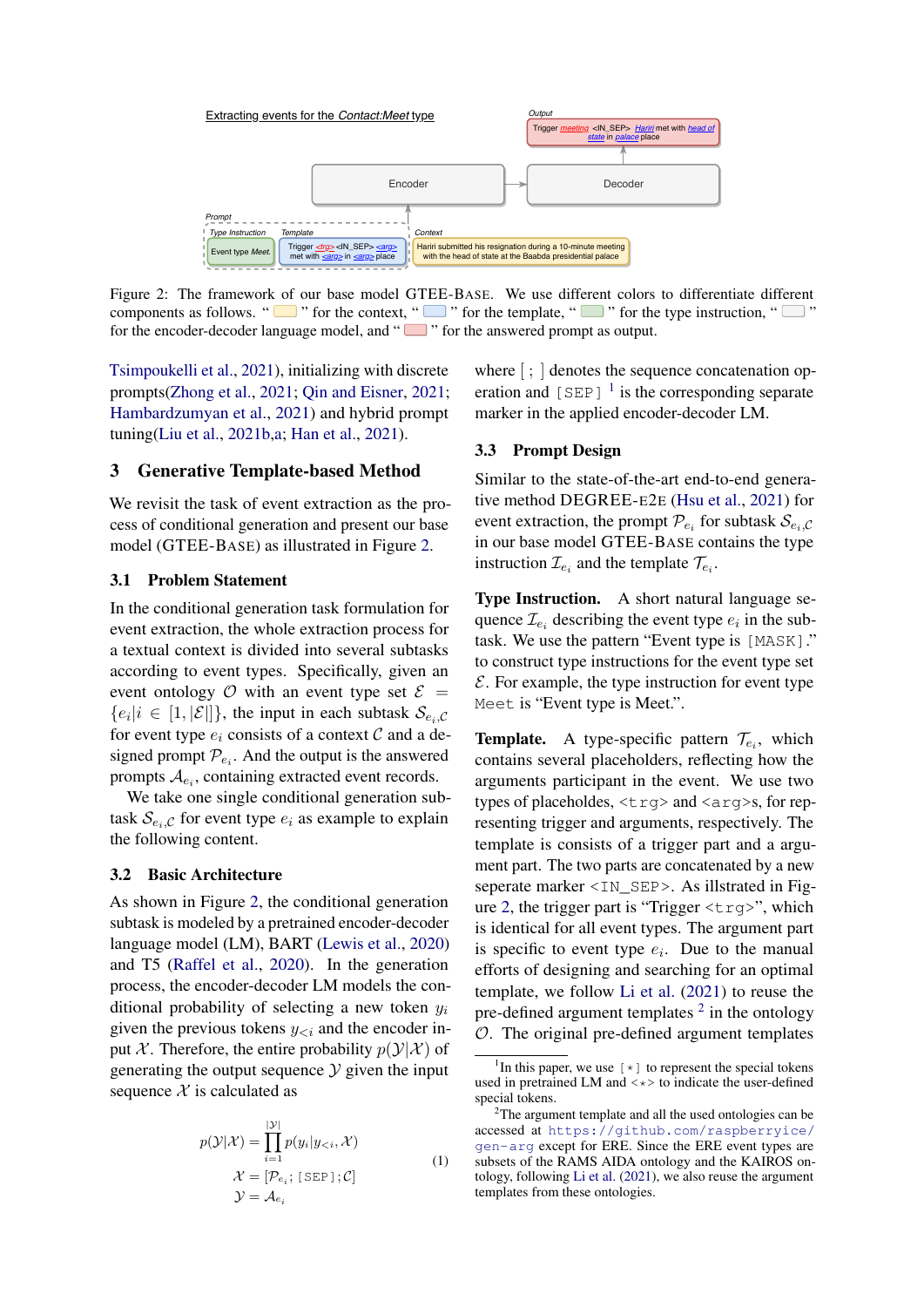natively contain numeric labels for each  $\langle \text{arg} \rangle$ placeholder (as  $\langle \text{arg1>} \rangle$ ) and the slot mappings  $M$  to the corresponding argument roles. We also follow [Li et al.](#page-9-7) [\(2021\)](#page-9-7) to remove these numeric labels.

Ground Truth Construction. For each event type  $e_i$  in the context  $\mathcal{C}$ , we construct the ground truth sequence  $\mathcal{G}_{e_i,C}$  for conditional generation by filling the gold event records into the template  $\mathcal{T}_{e_i}$ . If there is no event record of event type  $e_i$ , the generation ground truth will be "Trigger  $\langle \text{tr} \phi \rangle$ ". Otherwise, the event record is filled in the template  $\mathcal{T}_{e_i}$  as the output in Figure [2.](#page-2-0) If several arguments are categorized as the same role, these arguments are first sorted by spans and then concatenated by "and". If there are multiple event records, they will be sorted by the spans of the triggers, and the filled sequences will be concatenated by a new separate marker <OUT\_SEP>.

#### 3.4 Training, Inference and Parsing

Training. The trainable parameters of our base model GTEE-BASE are only the encoder-decoder LM. And we use  $\phi$  to denote all the trainable parameters. Therefore, the training target is to minimize the negative loglikelihood of all subtasks  $\mathcal{S}_{e_i, \mathcal{C}_j}$  in the training set  $D$ , where  $C_j$  denotes the j-th context in D.

<span id="page-3-0"></span>
$$
\mathcal{L}_{\phi}(\mathcal{D}) = -\sum_{j=1}^{|\mathcal{D}|} \sum_{i=1}^{|\mathcal{E}|} \log p(\mathcal{G}_{e_i, \mathcal{C}_j} | \mathcal{X}_{e_i, \mathcal{C}_j})
$$
\n
$$
\mathcal{X}_{e_i, \mathcal{C}_j} = [\mathcal{P}_{e_i}; \text{[SEP]}; \mathcal{C}_j]
$$
\n(2)

Inference. In the inference stage, our base model generates sequences by beam search  $BEAM = 6$ . The maximum sequence length is set according to dataset statistics, which is a bit larger than the length of the longest ground truth.

Parsing. Basically, we parse the event records by template matching and slot mapping according to the ontology  $O$ . Please note that not all the generated output sequences are valid. For each generated sequence, we will first try to parse a trigger. If failed, we will skip the sequence. Then if we fail to match <IN\_SEP> or the argument part of the template  $\mathcal{T}_{e_i}$ , we will skip the argument parsing and only keep a trigger.

#### <span id="page-3-1"></span>3.5 Irrelevant Event Types

By investigating the parsed event records, we find that our model has the bias to generate event records even for irrelevant event types. This will be fatal when the input context does not contain any event record, which will largely hurt the precision score and F1 score. There are 80.28% and 71.02% sentences that do not contain any event records in ACE 2005 and ERE, respectively.

Therefore, we propose a simple yet effective solution to alleviate this problem by separately training an irrelevance classifier IC. With context  $\mathcal C$  as input, we finetune a BERT mdoel [\(Devlin et al.,](#page-9-15) [2019\)](#page-9-15) by feeding the encoded [CLS] vector to a MLP as a binary classifier to see whether the context contains any event records or is entirely irrelevant for the ontology  $\mathcal{O}$ . It is worth noticing that there may exist other ways to avoid the problem, as [Cui et al.](#page-9-16) [\(2021\)](#page-9-16) formulate the NER task as a ranking task to avoid irrelevant entity types in a similar conditional generation task setting.

## 4 Dynamic Prefix-Tuning

We propose dynamic prefix-tuning with taskspecific prefix and context-specific prefix to alleviate the two main challenges in generation-based event extraction. The framework of our model with dynamic prefix tuning, GTEE-DYNPREF, is shown in Figure [3.](#page-4-0) We will introduce the dynamic prefix-tuning step by step.

## 4.1 Type-Specific STATIC PREFIX

Inspired by PREFIX-TUNING [\(Li and Liang,](#page-9-10) [2021\)](#page-9-10), we use event type-specific prefix STAPREF, which is a pair of two transformer activation sequences  $\{sp, sp'\},$  each containing L continuous D-dim vectors as the history values for the encoder and the decoder, respectively. From the view of the encoder and decoder input, in the subtask  $\mathcal{S}_{e_i,C}$ , the prefix is virtually prepended for the sequences  $X$ and Y in an encoder-decoder LM.

$$
\mathcal{X}' = [sp_{e_i}; \mathcal{X}]
$$
  

$$
\mathcal{Y}' = [sp'_{e_i}; \mathcal{Y}]
$$
 (3)

The main advantage of these transformer activation sequences is that they provide trainable context for both encoder and decoder, which is also computationally achievable.

We first initialize a pair of task-specific prefixes  $\{sp_{e_i}, sp'_{e_i}\}$  for each event type  $e_i$  in the ontology  $\mathcal{O}$ . In the conditional generation subtask  $\mathcal{S}_{e_i,\mathcal{C}}$ , we then prepend the corresponding pair of taskspecific prefixes  $\{sp_{e_i}, sp'_{e_i}\}$  as transformer activations for the encoder and decoder.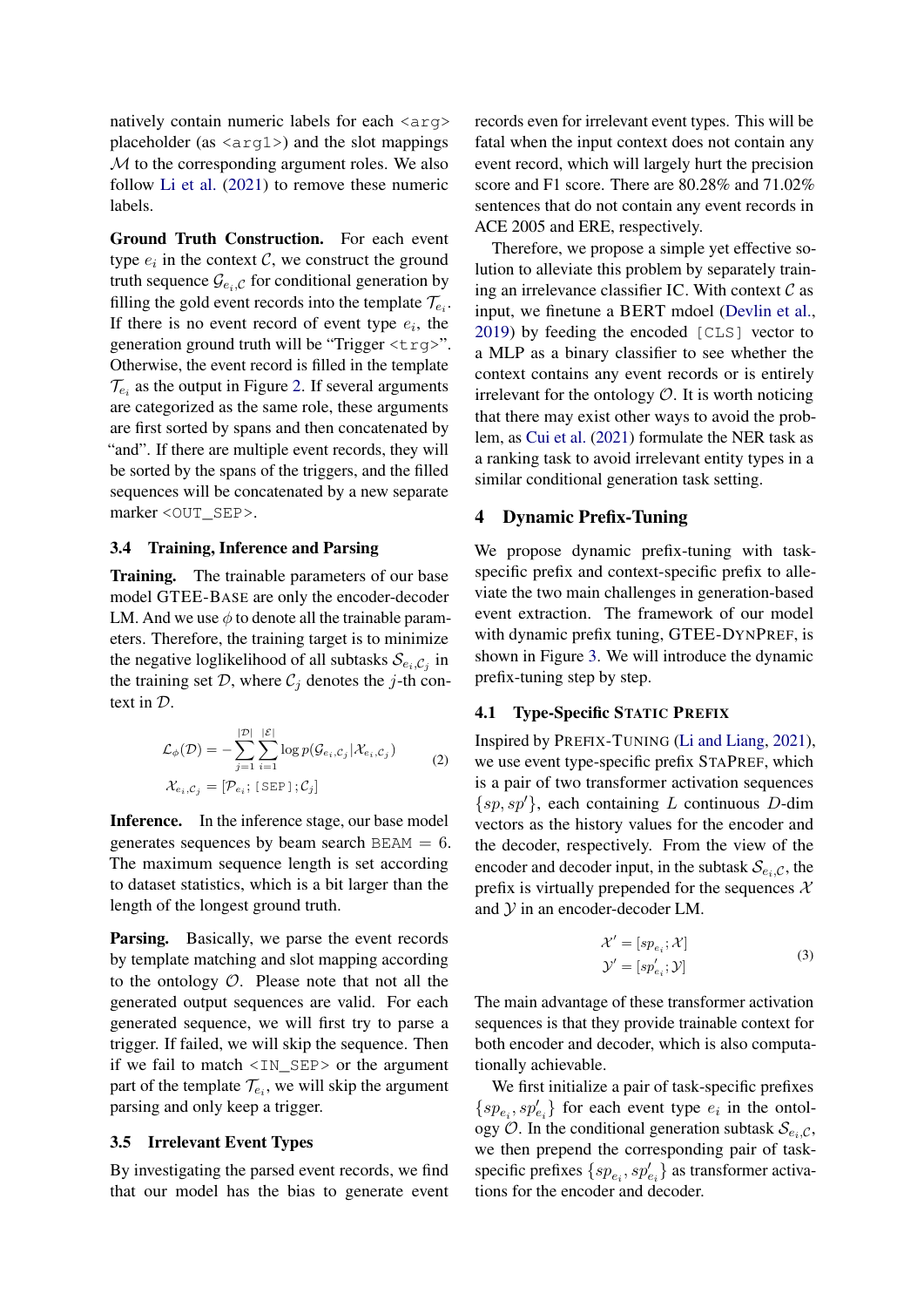

<span id="page-4-1"></span>Figure 3: The framework of our dynamic prefix-tuning model GTEE-DYNPREF. We use different colors to differentiate different components as follows. " $\Box$ " for the context, " $\Box$ " for the template, " $\Box$ " for the type-specific prefixes, " $\Box$ " for the dynamic prefix, " $\Box$ " for the encoder-decoder language model, and " $\Box$ " " for the answered prompt as output.

<span id="page-4-0"></span>

Figure 4: Context-specific DYNPREF construction using a context encoder.

Following [Li and Liang](#page-9-10) [\(2021\)](#page-9-10), we use a trainable embedding tensor  $P \in \mathbb{R}^{|\mathcal{E}| \times L \times D}$  to model the type-specific prefix  $sp$ . For the event type  $e_i$  in the ontology  $O$ , the prefix vector  $sp_{e_i}^t$  at index t is

$$
sp_{e_i}^t = P[e_i, t, :]
$$
\n<sup>(4)</sup>

The reason we call the task-specific prefix *static* is that for subtasks of the same event types, the output type instructions are the same. In other words, such prefixes only preserve context concerning one single type of event, ignoring the association between different event types.

### <span id="page-4-2"></span>4.2 Context-Specific DYNAMIC PREFIX

Aiming to capture the associations between different event types when constructing trainable prefixes, we present DYNPREF, which constructs

dynamic prefix with context-specific information when prompting pretrained language models.

As shown in Figure 4,  $dp_c$  has the same sequence length  $L$  as  $sp$ . For each position  $t$ , the prefix vector  $dp_{\mathcal{C}}^{t}$  is computed by dynamically integrating all the prefix vector  $sp_{e_i}^t$  of event type  $e_i$ in the ontology  $O$  according to the context-specific information c by multi-head attention [\(Vaswani](#page-10-15) [et al.,](#page-10-15) [2017\)](#page-10-15). To calculate the context-specific infor-mation c, we apply a BERT mdoel [\(Devlin et al.,](#page-9-15) [2019\)](#page-9-15) as the context encoder by feeding the context  $\mathcal C$  as input and taking the [CLS] vector as  $c$ .

$$
dp_c^t = \text{MultiHeadAttn}(\{sp_{e_i}^t, \ldots\}, c)
$$
  

$$
c = \text{BERT}(\mathcal{C})_{\text{[CLS]}}
$$
 (5)

The context-specific prefix  $dp<sub>C</sub>$  is *dynamic* because it takes both the type-specific information in ontology  $\mathcal O$  and the unique context information into account when steering LMs.

Following Li and Liang (2021), we compute the decoder transformer activation vector  $h_i$ , which is a concatenation of all layers, at time step  $i$  in encoder-decoder LM recurrently.

$$
h_i = \begin{cases} dp_c^i, & \text{if } i < L, \\ \text{LM}(y_i, h_{\leq i} | \mathcal{X}), & \text{otherwise.} \end{cases}
$$
 (6)

The computation of the encoder transformer activation vector is similar.

#### 4.3 Training

Except for the LM parameters  $\phi$ , the additional trainable parameters of DYNPREF include the embedding tensor  $P$  and the BERT encoder modeling context information.

Specially, we follow the training suggestions [\(Li](#page-9-10) [and Liang,](#page-9-10) [2021\)](#page-9-10) and reparametrize the embedding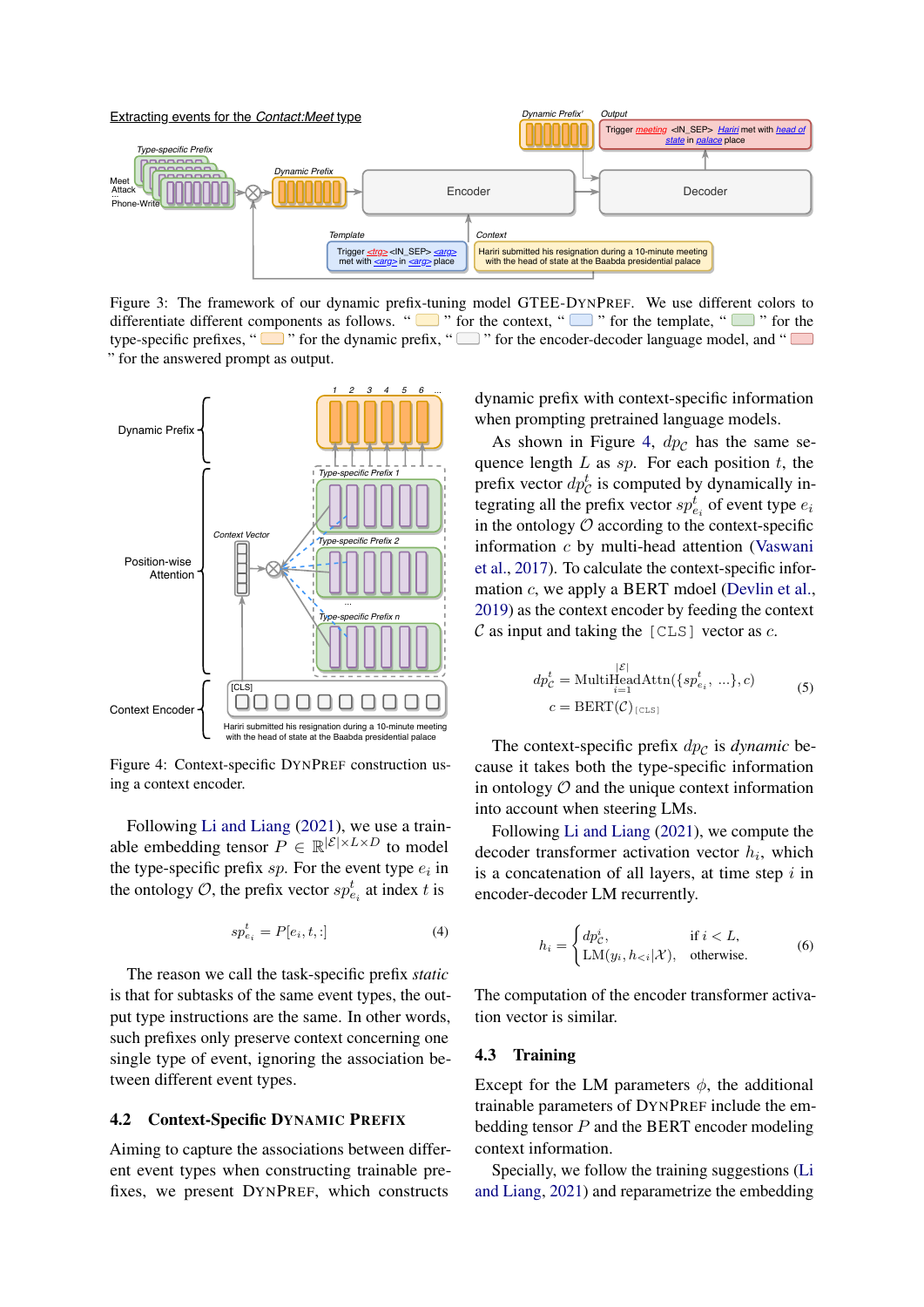tensor P by modeling a MLP and another embedding tensor  $P' \in \mathbb{R}^{|\mathcal{E}| \times L \times D'}$  with small dimension  $D' < D$ . In the end, P is computed as

$$
P[e_i, t, :] = \text{MLP}(P'[e_i, t, :])
$$
\n<sup>(7)</sup>

Now we use  $\theta$  to denote all the introduced parameters for DYNPREF.

The training objective is still to minimize the negative loglikelihood in equation [\(2\)](#page-3-0) for  $\phi$  and  $\theta$ . However, in our preliminary experiments, we find that jointly learning the LM parameters  $\phi$  and the DYNPREF parameters  $\theta$  requires different scales of training hyperparameters, being difficult to learn the ability to extract event arguments. Therefore, we train them separately in three steps: (1) First, we train  $\phi$  using GTEE-BASE to learn the task information. (2) Then we fix the LM parameters  $\phi$ and mask all other event types except for  $e_i$  in each subtask  $\mathcal{S}_{e_i,C}$ , only optimizing  $\theta$ , to learn the typespecific information for each event type. (3) Last, we remove the masking of event types, remaining the LM parameters fixed and only optimizing  $\theta$  using DYNPREF, to capture the associations between related event types.

### 5 Experiment Setup

#### 5.1 Datasets

We conducted experiments on two widely used event extraction benchmarks, ACE 2005 (LDC2006T06) and ERE (LDC2015E29, LDC2015E68, and LDC2015E78). ACE 2005 dataset has 599 annotated English documents, 33 event types, and 22 argument roles. ERE contains 458 English documents, 38 event types, and 21 argument roles.

We preprocess the datasets following previous work [\(Zhang et al.,](#page-11-5) [2019;](#page-11-5) [Wadden et al.,](#page-11-1) [2019;](#page-11-1) [Du and Cardie,](#page-9-3) [2020;](#page-9-3) [Lin et al.,](#page-9-6) [2020;](#page-9-6) [Lu et al.,](#page-10-3) [2021;](#page-10-3) [Hsu et al.,](#page-9-8) [2021\)](#page-9-8), and obtain three datasets, ACE05-E, ACE05- $E^+$  and ERE-EN. Statistics of the datasets are shown in Table [1.](#page-5-0) Compared to ACE05-E, both ACE05- $E^+$  and ERE-EN contain pronoun roles and multi-token event triggers.

### 5.2 Evaluation Metrics

We use the same evaluation criteria in previous work [\(Zhang et al.,](#page-11-5) [2019;](#page-11-5) [Wadden et al.,](#page-11-1) [2019;](#page-11-1) [Lin et al.,](#page-9-6) [2020;](#page-9-6) [Lu et al.,](#page-10-3) [2021;](#page-10-3) [Hsu et al.,](#page-9-8) [2021\)](#page-9-8) and report the Precision  $P$ , Recall  $R$  and F1 score  $F1$  of trigger classification (Trg-C) and argument classification (Arg-C).

<span id="page-5-0"></span>

| <b>Dataset</b> | <b>Split</b> | #Sents | #Events | #Roles |
|----------------|--------------|--------|---------|--------|
|                | Train        | 17,172 | 4202    | 4859   |
| $ACE05-E$      | Dev          | 923    | 450     | 605    |
|                | <b>Test</b>  | 832    | 403     | 576    |
|                | Train        | 19,216 | 4419    | 6607   |
| $ACE05-E+$     | Dev          | 901    | 468     | 759    |
|                | <b>Test</b>  | 676    | 42.4    | 689    |
|                | Train        | 14,736 | 6208    | 8924   |
| <b>ERE-EN</b>  | Dev          | 1209   | 525     | 730    |
|                | Test         | 1163   | 551     | 822    |

Table 1: Dataset statistics.

- Trg-C: a trigger is correctly classified if its offset and event type matches the ground truth.
- Arg-C: an argument is correctly classified if its offset, event type and role label all matches the ground truth.

Following [Lu et al.](#page-10-3) [\(2021\)](#page-10-3), we also obtain the offset of extracted triggers by string matching in the input context one by one. For the predicted argument, we find the nearest matched string to the predicted trigger as the predicted offset.

#### 5.3 Baseline Methods

We compare GTEE-DYNPREF with two groups of event extraction work. The first group is about classification-based event extraction methods.

- DYGIE++ [\(Wadden et al.,](#page-11-1) [2019\)](#page-11-1): a BERTbased model which captures both withinsentence and cross-sentence context.
- GAIL [\(Zhang et al.,](#page-11-5) [2019\)](#page-11-5): an RL model jointly extracting entity and event.
- ONEIE [\(Lin et al.,](#page-9-6) [2020\)](#page-9-6): an end-to-end IE system which employs global feature and beam search, which is the state-of-the-art.
- BERT OA [\(Du and Cardie,](#page-9-3) [2020\)](#page-9-3): a MRCbased model using multi-turns of separated QA pairs to extract triggers and arguments.
- MQAEE [\(Li et al.,](#page-9-4) [2020\)](#page-9-4): a multi-turn question answering system.

The second group contains generation-based event extraction methods.

- TANL [\(Paolini et al.,](#page-10-2) [2021\)](#page-10-2): a method use translation tasks modeling event extraction in a trigger-argument pipeline.
- BART-GEN [\(Li et al.,](#page-9-7) [2021\)](#page-9-7): a templatebased conditional generation method.
- TEXT2EVENT [\(Lu et al.,](#page-10-3) [2021\)](#page-10-3): a sequenceto-structure generation method.
- DEGREE-E2E [\(Hsu et al.,](#page-9-8) [2021\)](#page-9-8): an endto-end conditional genration method with discrete prompts.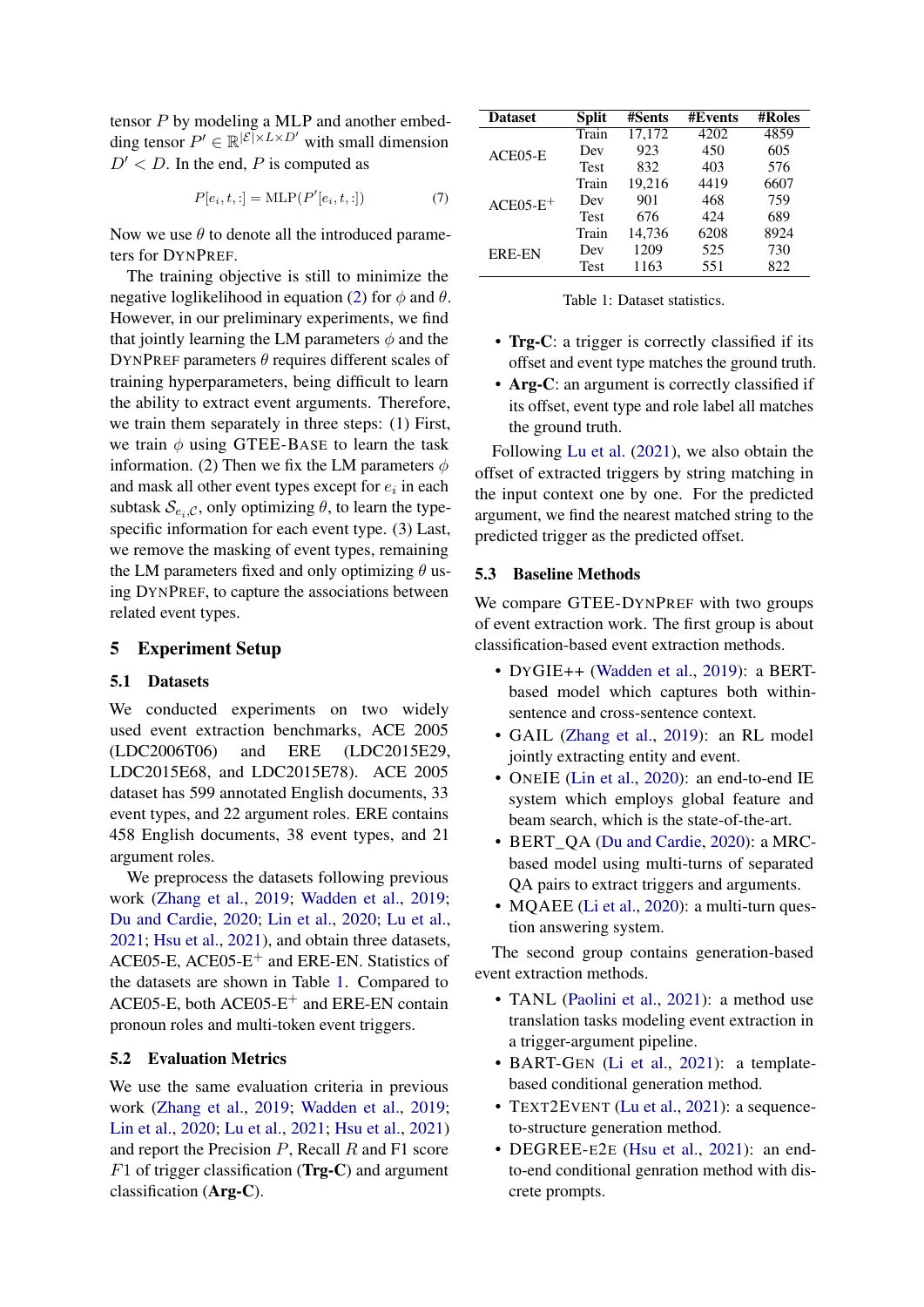<span id="page-6-0"></span>

| <b>Name</b>        | <b>GTEE-BASE</b> | ТC     | <b>GTEE-DYNPREF</b> |
|--------------------|------------------|--------|---------------------|
| learning rate      | $1e-5$           | $2e-5$ | $5e-5$              |
| train batch size   | $32*8$           | $16*8$ | $32*8$              |
| epochs             | 40               | 12     | 30                  |
| weight decay       | $1e-5$           | $1e-5$ | $1e-5$              |
| gradient clip      | 5.0              | 5.0    | 5.0                 |
| warm-up ratio      | 10%              | 10%    | 10%                 |
| prefix length $L$  |                  |        | 80                  |
| embedding dim $D'$ |                  |        | 512                 |

Table 2: Hyperparameter setting for our models.

<span id="page-6-2"></span>

| Model                |      | Trg-C |      |      | Arg-C |      |
|----------------------|------|-------|------|------|-------|------|
|                      | P    | R     | F1   | P    | R     | F1   |
| classification-based |      |       |      |      |       |      |
| $DYGIE++$            |      |       | 69.7 |      |       | 48.8 |
| GAIL                 | 74.8 | 69.4  | 72.0 | 61.6 | 45.7  | 52.4 |
| ONEIE                |      |       | 74.7 |      |       | 56.8 |
| <b>BERT OA</b>       | 71.1 | 73.7  | 72.3 | 56.8 | 50.2  | 53.3 |
| <b>MOAEE</b>         |      |       | 71.7 |      |       | 53.4 |
| generation-based     |      |       |      |      |       |      |
| TANL                 |      |       | 68.5 |      |       | 48.5 |
| <b>BART-GEN</b>      | 69.5 | 72.8  | 71.1 | 56.0 | 51.6  | 53.7 |
| TEXT2EVENT           | 67.5 | 71.2  | 69.2 | 46.7 | 53.4  | 49.8 |
| DEGREE-E2E           |      |       | 70.9 |      |       | 54.4 |
| <b>GTEE-DYNPREF</b>  | 63.7 | 84.4  | 72.6 | 49.0 | 64.8  | 55.8 |

Table 3: Results on ACE05-E for event extraction in the supervised learning setting. The first group of baselines is the classification-based methods and the second group is the generation-based methods. Our proposed GTEE-DYNPREF is also the generation-based method. For each group, we bold the highest F1 scores for Trg-C and Arg-C.

#### 5.4 Implementation Details

We use the huggingface implementation of BARTlarge as the encoder-decoder LM and BERT-large as the binary irrelevance classifier IC in [§3.5](#page-3-1) and the context encoder in [§4.2.](#page-4-2) We optimized our models by AdamW [\(Loshchilov and Hutter,](#page-10-16) [2019\)](#page-10-16). The hyperparameters we used are shown in Table [2.](#page-6-0) Each experiment is conducted on NVIDIA A100 Tensor Core GPU 40GB. For simplicity, we ran-domly initialize<sup>[3](#page-6-1)</sup> the embedding tensor  $P'$ .

As mentioned in [§3.5,](#page-3-1) there is an overwhelming amount of negative samples compared with positive samples. Therefore, we sample only 4% negative samples in the train and dev split for the three datasets, keeping all samples in test split.

### 6 Results

## 6.1 Supervised Learning Setting

We evaluate the proposed model GTEE-DYNPREF under the supervised learning setting. Table [3](#page-6-2) shows the comparison results on ACE05-E against all baseline methods, and Table [4](#page-7-0) illustrates the results compared with the state-of-the-art in each research line on  $ACE05-E^+$  and ERE-EN.

New state-of-the-art. As we can see from Table [3,](#page-6-2) GTEE-DYNPREF achieves the highest F1 scores for Trg-C and Arg-C on ACE05-E, compared with all the generation-based baselines. Besides, GTEE-DYNPREF is competitive with the state-of-the-art classification-based method ONEIE, outperforming the others. In Table [4,](#page-7-0) GTEE-DYNPREF achieves competitive Arg-C F1 score with ONEIE on ACE05- $E^+$ , while obtaining 7.5% and 4.6% gain of F1 scores for Trg-C and Arg-C, respectively, achieving new state-of-the-art on ERE-EN.

Trainable prompts boost the performances. Compared with DEGREE, the event extraction method using fixed templates, and TEXT2EVENT, the generative event extraction method without prompts, GTEE-DYNPREF outperforms them in all the datasets, showing the effectiveness of the trainable dynamic prefix with prompts.

## 6.2 Transfer Learning Setting

GTEE-DYNPREF utilizes the event type templates and optimize them with context-specific information in the dynamic prefix, which is easy to extend to a new type of event. Therefore, aiming to verify the ability of GTEE-DYNPREF to learn from new event types, we conduct experiments under the transfer learning setting following [Lu et al.](#page-10-3) [\(2021\)](#page-10-3). Specifically, we divide the event mentions whose context contains no less than eight tokens in ACE05- $E^+$  into two subsets, denoted by  $src$ and tgt. src contains top-10 frequent types of events and  $\text{\texttt{tot}}$  contains the rest 23 types of events. We then randomly split each subset into a  $train$ set and a test set with the ratio 4 : 1. Specifically, for transfer learning, we will first pre-train on src-train to learn the task information and then fine-tune on tgt-train for extracting the new types of events. Table [6](#page-7-1) shows the evaluation results on tgt-test under the transfering learning setting and when solely training on tgt-train without transfering knowledge. We choose the state-of-the-art classification-based model ONEIE and generation-based method TEXT2EVENT as the baselines.

We can see that GTEE-DYNPREF achieves the highest Trg-C F1 and Arg-C F1 scores, which indicates that with the help of dynamic prefix, GTEE-DYNPREF can be adopted to new types of events more effectively. Additionally, comparing with solely training on tgt, transfering the knowledge

<span id="page-6-1"></span><sup>&</sup>lt;sup>3</sup>The random initialization is implemented in the torch.nn.EmbeddingLayer class in PyTorch v1.7.1.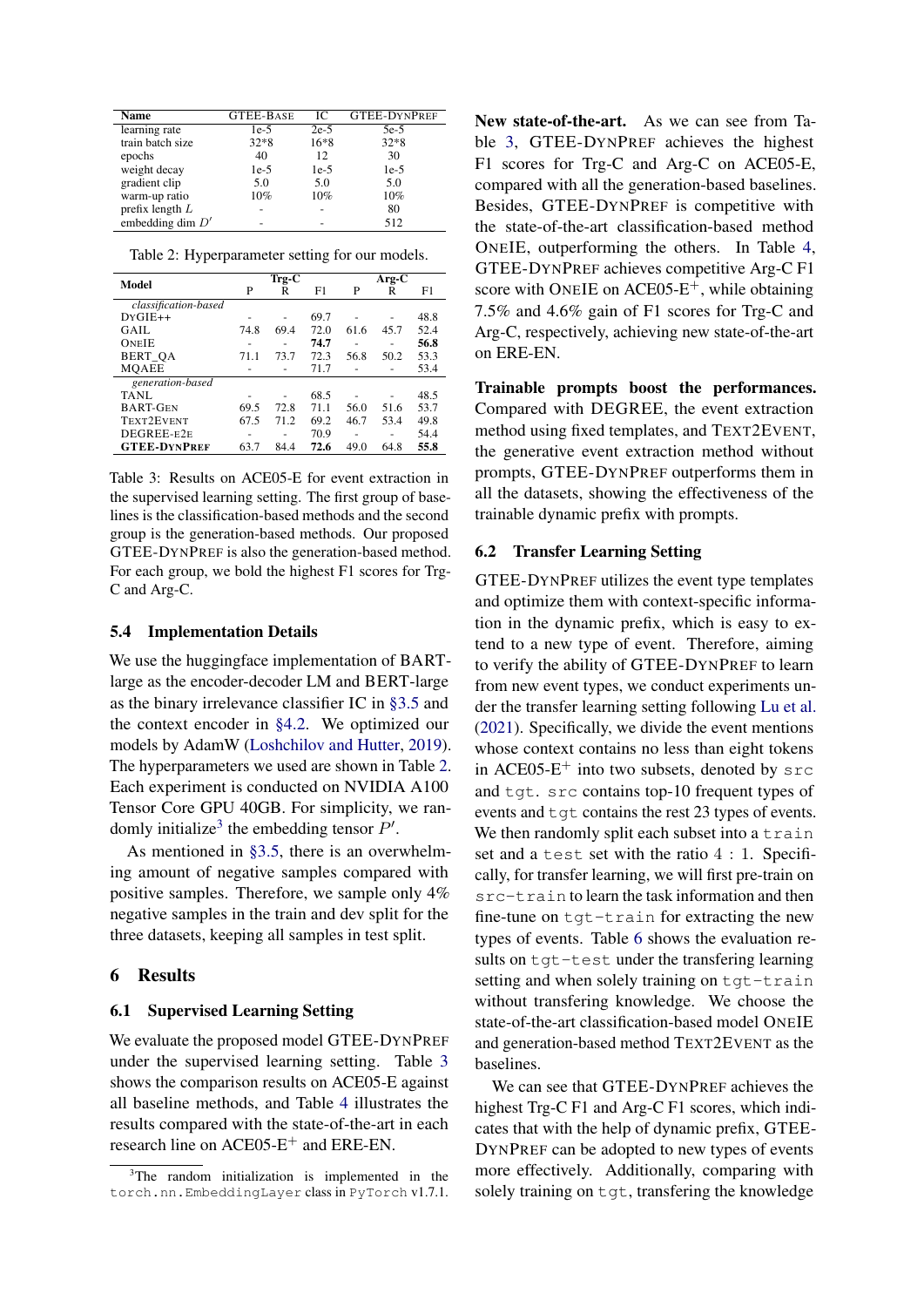<span id="page-7-0"></span>

|                     |      |       |      | $\bf ACE05\hbox{-}E^+$ |       |      |                          |       |      | <b>ERE-EN</b> |       |      |
|---------------------|------|-------|------|------------------------|-------|------|--------------------------|-------|------|---------------|-------|------|
| Model               |      | Trg-C |      |                        | Arg-C |      |                          | Trg-C |      |               | Arg-C |      |
|                     | D    | R     | F1   | P                      | R     | F1   | D                        | R     | F1   | P             | R     | F1   |
| ONEIE               | 72.1 | 73.6  | 72.8 | 55.4                   | 54.3  | 54.8 | 58.4                     | 59.9  | 59.1 | 51.8          | 49.2  | 50.5 |
| TEXT2EVENT          | 71 2 | 72.5  | 71.8 | 54.0                   | 54.8  | 54.4 | 59.2                     | 59.6  | 59.4 | 49.4          | 47.2  | 48.3 |
| DEGREE-E2E          |      |       | 72.7 | -                      | ٠     | 55.0 | $\overline{\phantom{a}}$ | ۰     | 57.1 |               | ٠     | 49.6 |
| <b>GTEE-DYNPREF</b> | 67.3 | 83.0  | 74.3 | 49.8                   | 60.7  | 54.7 | 61.9                     | 72.8  | 66.9 | 51.9          | 58.8  | 55.1 |

Table 4: Results on ACE05-E<sup>+</sup> and ERE-EN for event extraction in the supervised learning setting. For each column, we bold the highest score.

<span id="page-7-2"></span>

| $ACE05-E$           |      |       |      |      | $ACE05-E^+$ |      |      |       |      | <b>ERE-EN</b> |       |      |      |       |      |      |       |      |
|---------------------|------|-------|------|------|-------------|------|------|-------|------|---------------|-------|------|------|-------|------|------|-------|------|
| Model               |      | Tre-C |      |      | Arg-C       |      |      | Tre-C |      |               | Arg-C |      |      | Tre-C |      |      | Arg-C |      |
|                     |      |       | E1   |      | R           | E1   |      |       | E1   |               |       | E1   | D    |       | E1   | D    |       | E1   |
| <b>GTEE-DYNPREF</b> | 63.7 | 84.4  | 72.6 | 49.0 | 64.8        | 55.8 | 67.3 | 83.0  | 74.3 | 49.8          | 60.7  | 54.7 | 61.9 | 72.8  | 66.9 | 51.9 | 58.8  | 55.1 |
| <b>GTEE-STAPREF</b> | 62.8 | 83.9  |      | 47.0 | 64.2        | 54.3 | 66.5 | 82.8  | 73.7 | 49.1          | 60.4  | 54.2 | 61.4 |       | 66.4 | 50.7 |       | 54.3 |
| <b>GTEE-BASE</b>    | 61.9 | 83.4  |      | 46.4 | 63.7        |      | 65.  | 82.   | 73.0 | 48.           | 59.7  | 53.2 | 60.6 |       | 65.5 | 49.8 |       | 53.5 |

Table 5: Ablation study results on ACE05-E, ACE05-E<sup>+</sup> and ERE-EN. From GTEE-BASE to GTEE-DYNPREF, the model performances grows stronger.

<span id="page-7-1"></span>

| Model                      |        | Trg-C  |        |        | Arg-C  |        |
|----------------------------|--------|--------|--------|--------|--------|--------|
|                            | P      | R      | F1     | P      | R      | F1     |
| <b>ONEIE W/o TL</b>        | 70.8   | 64.8   | 67.7   | 53.2   | 37.5   | 44.0   |
| ONEIE w/TL                 | 71.0   | 64.4   | 67.6   | 54.7   | 38.1   | 45.0   |
| $\Delta$ performance       | $+0.2$ | $-0.4$ | $-0.1$ | $+1.5$ | $+0.6$ | $+1.0$ |
| TEXT2EVENT w/o TL          | 72.9   | 62.7   | 67.4   | 54.0   | 38.1   | 44.7   |
| TEXT2EVENT W/TL            | 75.1   | 64.0   | 69.1   | 56.0   | 40.5   | 47.0   |
| $\Delta$ performance       | $+2.2$ | $+1.3$ | $+1.7$ | $+2.0$ | $+2.4$ | $+2.3$ |
| <b>GTEE-DYNPREF W/o TL</b> | 62.0   | 75.4   | 68.1   | 39.6   | 53.5   | 45.5   |
| <b>GTEE-DYNPREF w/TL</b>   | 64.6   | 76.7   | 70.2   | 43.7   | 54.1   | 48.3   |
| $\Delta$ performance       | $+2.6$ | $+1.3$ | $+2.1$ | $+4.1$ | $+0.6$ | $+2.8$ |

Table 6: Transfer learning results on  $ACE05-E^+$ .

<span id="page-7-3"></span>

| Model               |       | ACE05 E |       | $ACE05$ -E <sup>+</sup> |       | ERE EN |
|---------------------|-------|---------|-------|-------------------------|-------|--------|
|                     | Tre-C | Arg C   | Trg-C | Arg-C                   | Tre-C | Arg-C  |
| <b>GTEE-DYNPREF</b> |       |         |       |                         |       |        |
| $w$ /o IC           | 57.2  | 43.8    | 61.7  | 46.4                    | 52.1  | 44.7   |
| w/IC (trained)      | 72.6  | 55.8    | 74.3  | 54.7                    | 66.9  | 55.1   |
| $w/IC$ (gold)       | 76.3  | 58.4    | 77.2  | 56.9                    | 72.3  | 57.4   |
| <b>GTEE-STAPREF</b> |       |         |       |                         |       |        |
| $w$ /o IC           | 56.9  | 43.4    | 61.3  | 45.9                    | 51.4  | 44.0   |
| w/IC (trained)      | 71.8  | 54.3    | 73.7  | 54.2                    | 66.4  | 54.3   |
| $w/IC$ (gold)       | 75.2  | 57.5    | 76.6  | 55.8                    | 71.6  | 56.9   |
| <b>GTEE-BASE</b>    |       |         |       |                         |       |        |
| $w$ /o IC           | 56.4  | 42.8    | 60.8  | 45.1                    | 50.7  | 43.1   |
| w/IC (trained)      | 71.0  | 53.7    | 73.0  | 53.2                    | 65.5  | 53.5   |
| $w/IC$ (gold)       | 74.6  | 55.9    | 75.1  | 54.8                    | 70.7  | 56.5   |

Table 7: The F1 scores under different irrelevance classifier settings on ACE05-E, ACE05- $E^+$  and ERE-EN.

from src allows GTEE-DYNPREF to achieve higher F1 scores than ONEIE and TEXT2EVENT. The reason may be that ONEIE relies on multi-task annotated information, and TEXT2EVENT requires learning the structural information of new types of events. In contrast, GTEE-DYNPREF only requires an easy-to-acquire template, which can be further optimized during training.

#### 6.3 Ablation Study

In this section, we study the effectiveness of each proposed module by adding them into our base model GTEE-BASE and finally get our final model GTEE-DYNPREF. The results on ACE05-E,  $ACE05-E^+$  and ERE-EN are presented in Table [5.](#page-7-2)

Continuous Prompt vs Discrete Prompt. We first compare GTEE-STAPREF with GTEE-BASE. Based on GTEE-BASE with discrete prompts,

GTEE-STAPREF further combines type-specific prefixes as to form continuous prompts. It can be observed that there is a 0.8%, 0.7% and 0.9% gain for the Trg-C F1 score on ACE05-E, ACE05-E<sup>+</sup> and ERE-EN, respectively. Additionally, there is a 0.6%, 1.0% and 0.8% improvement for the Arg-C F1 score, demonstrating the effectiveness and flexibility of STAPREF to model the type-specific information.

Dynamic Prefix vs Static Prefix. Next we compare GTEE-DYNPREF with GTEE-STAPREF to study the advantages of constructing dynamic prefix. On the basis of GTEE-STAPREF, integrating context-specific information leads to a constent gain for Trg-C F1 score on all the datasets as 0.8%, 0.6% and 0.5%, respectively. There can also be observed a 1.5%, 0.5% and 0.8% increase for the Arg-C F1 scores, respectively. It indicates that integrating context-specific information into typespecific information and transforming static prefix to dynamic is beneficial for generative templatebased event extraction.

## 6.4 Irrelevance Classifier

Our goal of the irrelevance classifier IC is to recognize the context that does not contain any event records in a given ontology  $\mathcal{O}$ . According to [§3.5,](#page-3-1) we train an IC and use it for each dataset separately. Please note that on one specific dataset, we will use the same IC for all the experiments corresponding to that dataset. The accuracy of IC is 95.4%, 93.5% and 94.2% for ACE05E, ACE05E<sup>+</sup> and ERE-EN, respectively. To further study the influence of IC, we compare the performances of using no IC, trained IC, and gold IC. The compared F1 scores are listed in Table [7.](#page-7-3)

First, we find that with the help of our trained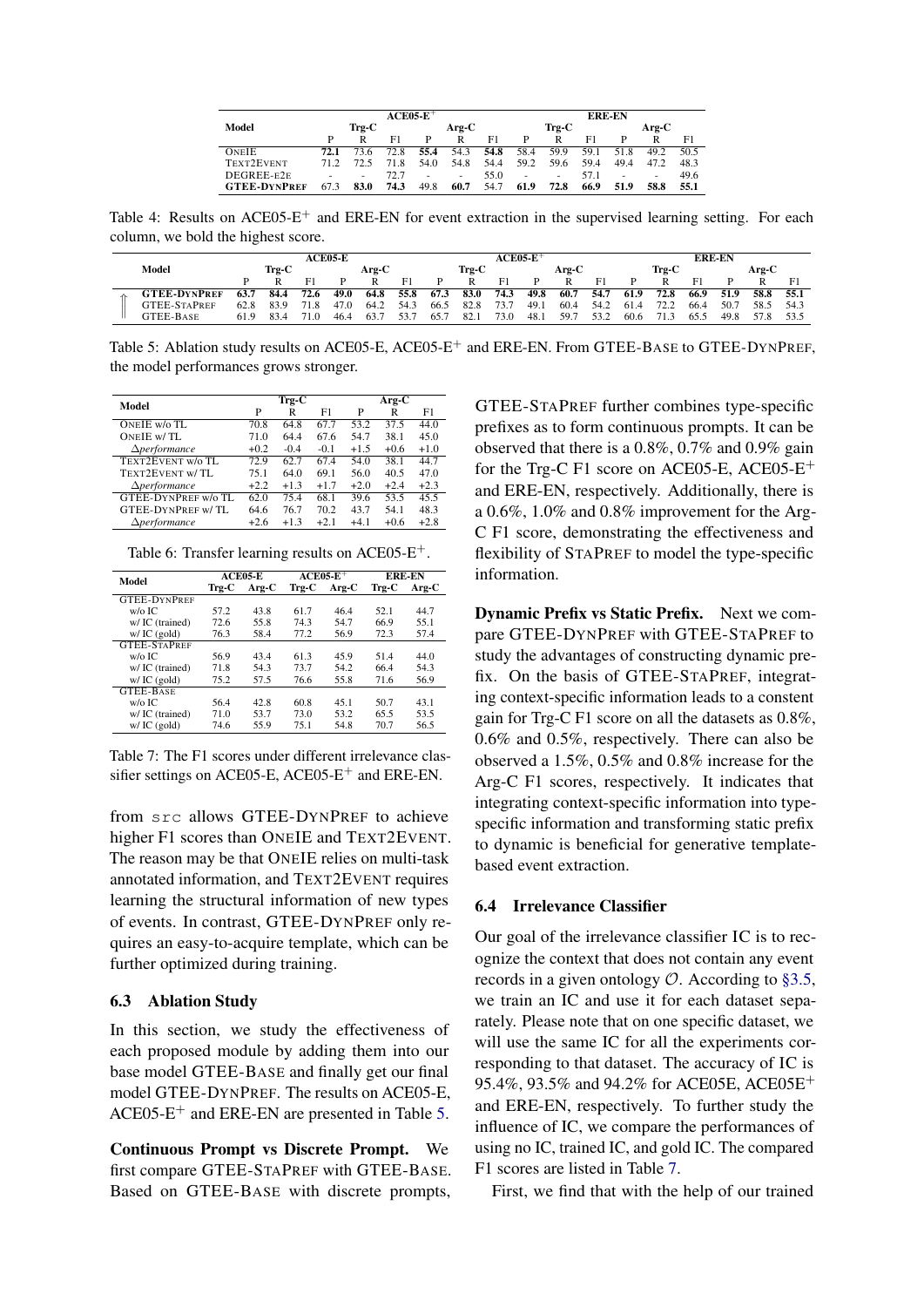<span id="page-8-2"></span>

(a) F1 scores of GTEE-DYNPREF with different prefix length L.



<span id="page-8-3"></span>(b) Performances of GTEE-DYNPREF with different dimension  $D'$  of the embedding tensor  $P'$ .

Figure 5: Intrinsic evaluation results on ACE05-E<sup>+</sup>.

ICs on each dataset, the Trg-C and Arg-C F1 scores have been improved a lot by more than ten percentage points, indicating the necessity of IC. Second, by replacing the trained IC with the oracle gold IC results, we can still observe possible increasements for F1 scores, suggesting the existence of likely chances for further optimizing IC performances. We leave the optimization for IC as future work.

## 6.5 Intrinsic Evaluation

We study the intrinsic characteristics of GTEE-DYNPREF by showing the influences of model hyperparameters on ACE05-E+.

**Prefix length L.** We first study the impact of prefix length L by grid search in  $\{L|L = 10 * k, k \in \mathbb{R}\}$  $\mathbb{N} \wedge k \leq 12$ . Figure [5\(a\)](#page-8-2) shows the Trg-C and Arg-C F1 scores. We can observe that both Trg-C and Arg-C F1 scores increase as the prefix length L increases to 80, afterward, a slight fluctuation. We think the longer  $L$  introduces more trainable parameters and a more vital ability to model the context-specific type information. Therefore, we choose 80 as the prefix length in GTEE-DYNPREF.

**Embedding dimension**  $D'$ **.** Similarly, we study the impact of the dimension  $D'$  of the embedding tensor  $P'$  by increasing from 64 to 1024. The results of Trg-C and Arg-C F1 scores are illustrated in Figure [5\(b\).](#page-8-3) We find that although the bigger

embedding dimension  $D'$  theoretically provides expressive type-specific information and improves the F1 scores when  $D' \le 512$ , the continual improvement is interrupted when the embedding dimension is around 512. Thus we set the embedding dimension  $D' = 512$  in GTEE-DYNPREF.

## 7 Conclusion

In this paper, we studied event extraction in the template-based conditional generation manner. We proposed the dynamic prefix tuning model GTEE-DYNPREF for event extraction. On the one hand the method constructs tunable prefixes to model type-specific information and on the other hand GTEE-DYNPREF captures the associations between event types and calculates a context-specific prefix when steering pretrained language models. Experimental results show that our model achieves competitive results with the state-of-the-art on ACE 2005, which is also proven to be portable to new types of events effectively.

# 8 Ethical Consideration

Event extraction is a standard task in NLP. We do not see any significant ethical concerns. Our work is easy to adapt to new event types by offering some examples and pre-defined templates. Therefore, the expected usages of our work is to identify interesting event records from user textual input such as a piece of sentence or document.

## Acknowledgments

We thank the anonymous reviewers for their valuable comments and suggestions. This work is supported by National Natural Science Foundation of China (No. U19B2020 and No. 62106010).

### References

- <span id="page-8-0"></span>David Ahn. 2006. [The stages of event extraction.](https://aclanthology.org/W06-0901) In *Proceedings of the Workshop on Annotating and Reasoning about Time and Events*, pages 1–8, Sydney, Australia. Association for Computational Linguistics.
- <span id="page-8-1"></span>Tom Brown, Benjamin Mann, Nick Ryder, Melanie Subbiah, Jared D Kaplan, Prafulla Dhariwal, Arvind Neelakantan, Pranav Shyam, Girish Sastry, Amanda Askell, Sandhini Agarwal, Ariel Herbert-Voss, Gretchen Krueger, Tom Henighan, Rewon Child, Aditya Ramesh, Daniel Ziegler, Jeffrey Wu, Clemens Winter, Chris Hesse, Mark Chen, Eric Sigler, Mateusz Litwin, Scott Gray, Benjamin Chess, Jack Clark, Christopher Berner, Sam McCandlish,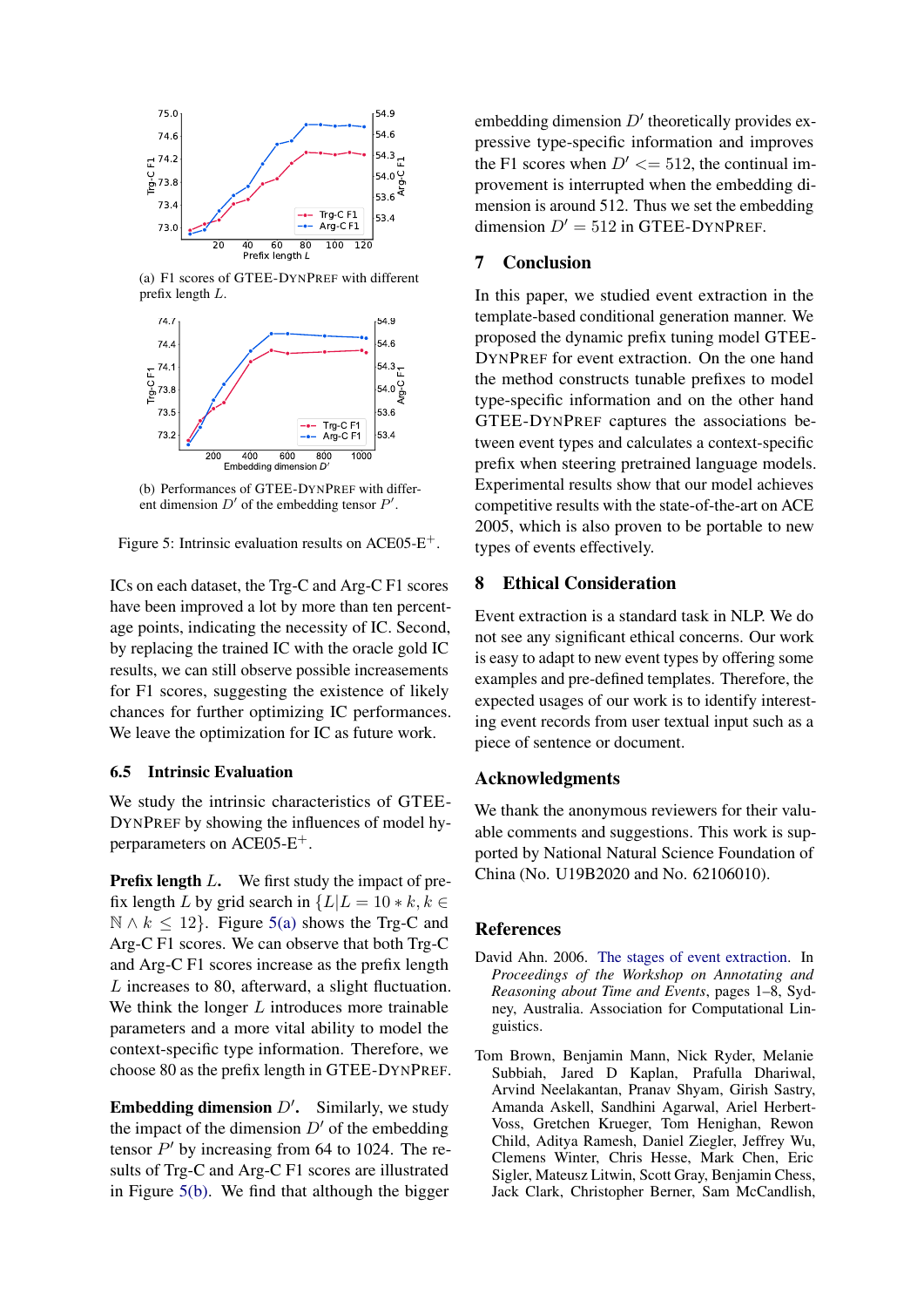Alec Radford, Ilya Sutskever, and Dario Amodei. 2020. [Language models are few-shot learners.](https://proceedings.neurips.cc/paper/2020/file/1457c0d6bfcb4967418bfb8ac142f64a-Paper.pdf) In *Proceedings of Advances in Neural Information Processing Systems*, volume 33, pages 1877–1901. Curran Associates, Inc.

- <span id="page-9-16"></span>Leyang Cui, Yu Wu, Jian Liu, Sen Yang, and Yue Zhang. 2021. [Template-based named entity recog](https://doi.org/10.18653/v1/2021.findings-acl.161)[nition using BART.](https://doi.org/10.18653/v1/2021.findings-acl.161) In *Findings of the Association for Computational Linguistics: ACL-IJCNLP 2021*, pages 1835–1845, Online. Association for Computational Linguistics.
- <span id="page-9-15"></span>Jacob Devlin, Ming-Wei Chang, Kenton Lee, and Kristina Toutanova. 2019. [BERT: Pre-training of](https://doi.org/10.18653/v1/N19-1423) [deep bidirectional transformers for language under](https://doi.org/10.18653/v1/N19-1423)[standing.](https://doi.org/10.18653/v1/N19-1423) In *Proceedings of the 2019 Conference of the North American Chapter of the Association for Computational Linguistics: Human Language Technologies, Volume 1 (Long and Short Papers)*, pages 4171–4186, Minneapolis, Minnesota. Association for Computational Linguistics.
- <span id="page-9-0"></span>George Doddington, Alexis Mitchell, Mark Przybocki, Lance Ramshaw, Stephanie Strassel, and Ralph Weischedel. 2004. [The automatic content extraction](http://www.lrec-conf.org/proceedings/lrec2004/pdf/5.pdf) [\(ACE\) program – tasks, data, and evaluation.](http://www.lrec-conf.org/proceedings/lrec2004/pdf/5.pdf) In *Proceedings of the Fourth International Conference on Language Resources and Evaluation (LREC'04)*, Lisbon, Portugal. European Language Resources Association (ELRA).
- <span id="page-9-3"></span>Xinya Du and Claire Cardie. 2020. [Event extrac](https://doi.org/10.18653/v1/2020.emnlp-main.49)[tion by answering \(almost\) natural questions.](https://doi.org/10.18653/v1/2020.emnlp-main.49) In *Proceedings of the 2020 Conference on Empirical Methods in Natural Language Processing (EMNLP)*, pages 671–683, Online. Association for Computational Linguistics.
- <span id="page-9-11"></span>Tianyu Gao, Adam Fisch, and Danqi Chen. 2021. [Making pre-trained language models better few-shot](https://doi.org/10.18653/v1/2021.acl-long.295) [learners.](https://doi.org/10.18653/v1/2021.acl-long.295) In *Proceedings of the 59th Annual Meeting of the Association for Computational Linguistics and the 11th International Joint Conference on Natural Language Processing (Volume 1: Long Papers)*, pages 3816–3830, Online. Association for Computational Linguistics.
- <span id="page-9-13"></span>Karen Hambardzumyan, Hrant Khachatrian, and Jonathan May. 2021. [WARP: Word-level Adversar](https://doi.org/10.18653/v1/2021.acl-long.381)[ial ReProgramming.](https://doi.org/10.18653/v1/2021.acl-long.381) In *Proceedings of the 59th Annual Meeting of the Association for Computational Linguistics and the 11th International Joint Conference on Natural Language Processing (Volume 1: Long Papers)*, pages 4921–4933, Online. Association for Computational Linguistics.
- <span id="page-9-14"></span>Xu Han, Weilin Zhao, Ning Ding, Zhiyuan Liu, and Maosong Sun. 2021. [PTR: prompt tuning with rules](http://arxiv.org/abs/2105.11259) [for text classification.](http://arxiv.org/abs/2105.11259) *CoRR*, abs/2105.11259.
- <span id="page-9-8"></span>I-Hung Hsu, Kuan-Hao Huang, Elizabeth Boschee, Scott Miller, Prem Natarajan, Kai-Wei Chang, and Nanyun Peng. 2021. [DEGREE: a data](http://arxiv.org/abs/2108.12724)[efficient generative event extraction model.](http://arxiv.org/abs/2108.12724) *CoRR*, abs/2108.12724.
- <span id="page-9-1"></span>Heng Ji and Ralph Grishman. 2008. [Refining event ex](https://aclanthology.org/P08-1030)[traction through cross-document inference.](https://aclanthology.org/P08-1030) In *Proceedings of ACL-08: HLT*, pages 254–262, Columbus, Ohio. Association for Computational Linguistics.
- <span id="page-9-12"></span>Brian Lester, Rami Al-Rfou, and Noah Constant. 2021. [The power of scale for parameter-efficient prompt](https://aclanthology.org/2021.emnlp-main.243) [tuning.](https://aclanthology.org/2021.emnlp-main.243) In *Proceedings of the 2021 Conference on Empirical Methods in Natural Language Processing*, pages 3045–3059, Online and Punta Cana, Dominican Republic. Association for Computational Linguistics.
- <span id="page-9-9"></span>Mike Lewis, Yinhan Liu, Naman Goyal, Marjan Ghazvininejad, Abdelrahman Mohamed, Omer Levy, Veselin Stoyanov, and Luke Zettlemoyer. 2020. [BART: Denoising sequence-to-sequence pre](https://doi.org/10.18653/v1/2020.acl-main.703)[training for natural language generation, translation,](https://doi.org/10.18653/v1/2020.acl-main.703) [and comprehension.](https://doi.org/10.18653/v1/2020.acl-main.703) In *Proceedings of the 58th Annual Meeting of the Association for Computational Linguistics*, pages 7871–7880, Online. Association for Computational Linguistics.
- <span id="page-9-4"></span>Fayuan Li, Weihua Peng, Yuguang Chen, Quan Wang, Lu Pan, Yajuan Lyu, and Yong Zhu. 2020. [Event ex](https://doi.org/10.18653/v1/2020.findings-emnlp.73)[traction as multi-turn question answering.](https://doi.org/10.18653/v1/2020.findings-emnlp.73) In *Findings of the Association for Computational Linguistics: EMNLP 2020*, pages 829–838, Online. Association for Computational Linguistics.
- <span id="page-9-5"></span>Qi Li, Heng Ji, and Liang Huang. 2013. [Joint event](https://aclanthology.org/P13-1008) [extraction via structured prediction with global fea](https://aclanthology.org/P13-1008)[tures.](https://aclanthology.org/P13-1008) In *Proceedings of the 51st Annual Meeting of the Association for Computational Linguistics (Volume 1: Long Papers)*, pages 73–82, Sofia, Bulgaria. Association for Computational Linguistics.
- <span id="page-9-7"></span>Sha Li, Heng Ji, and Jiawei Han. 2021. [Document](https://doi.org/10.18653/v1/2021.naacl-main.69)[level event argument extraction by conditional gener](https://doi.org/10.18653/v1/2021.naacl-main.69)[ation.](https://doi.org/10.18653/v1/2021.naacl-main.69) In *Proceedings of the 2021 Conference of the North American Chapter of the Association for Computational Linguistics: Human Language Technologies*, pages 894–908, Online. Association for Computational Linguistics.
- <span id="page-9-10"></span>Xiang Lisa Li and Percy Liang. 2021. [Prefix-tuning:](https://doi.org/10.18653/v1/2021.acl-long.353) [Optimizing continuous prompts for generation.](https://doi.org/10.18653/v1/2021.acl-long.353) In *Proceedings of the 59th Annual Meeting of the Association for Computational Linguistics and the 11th International Joint Conference on Natural Language Processing (Volume 1: Long Papers)*, pages 4582–4597, Online. Association for Computational Linguistics.
- <span id="page-9-6"></span>Ying Lin, Heng Ji, Fei Huang, and Lingfei Wu. 2020. [A joint neural model for information extraction with](https://doi.org/10.18653/v1/2020.acl-main.713) [global features.](https://doi.org/10.18653/v1/2020.acl-main.713) In *Proceedings of the 58th Annual Meeting of the Association for Computational Linguistics*, pages 7999–8009, Online. Association for Computational Linguistics.
- <span id="page-9-2"></span>Jian Liu, Yubo Chen, Kang Liu, Wei Bi, and Xiaojiang Liu. 2020. [Event extraction as machine reading com](https://doi.org/10.18653/v1/2020.emnlp-main.128)[prehension.](https://doi.org/10.18653/v1/2020.emnlp-main.128) In *Proceedings of the 2020 Conference*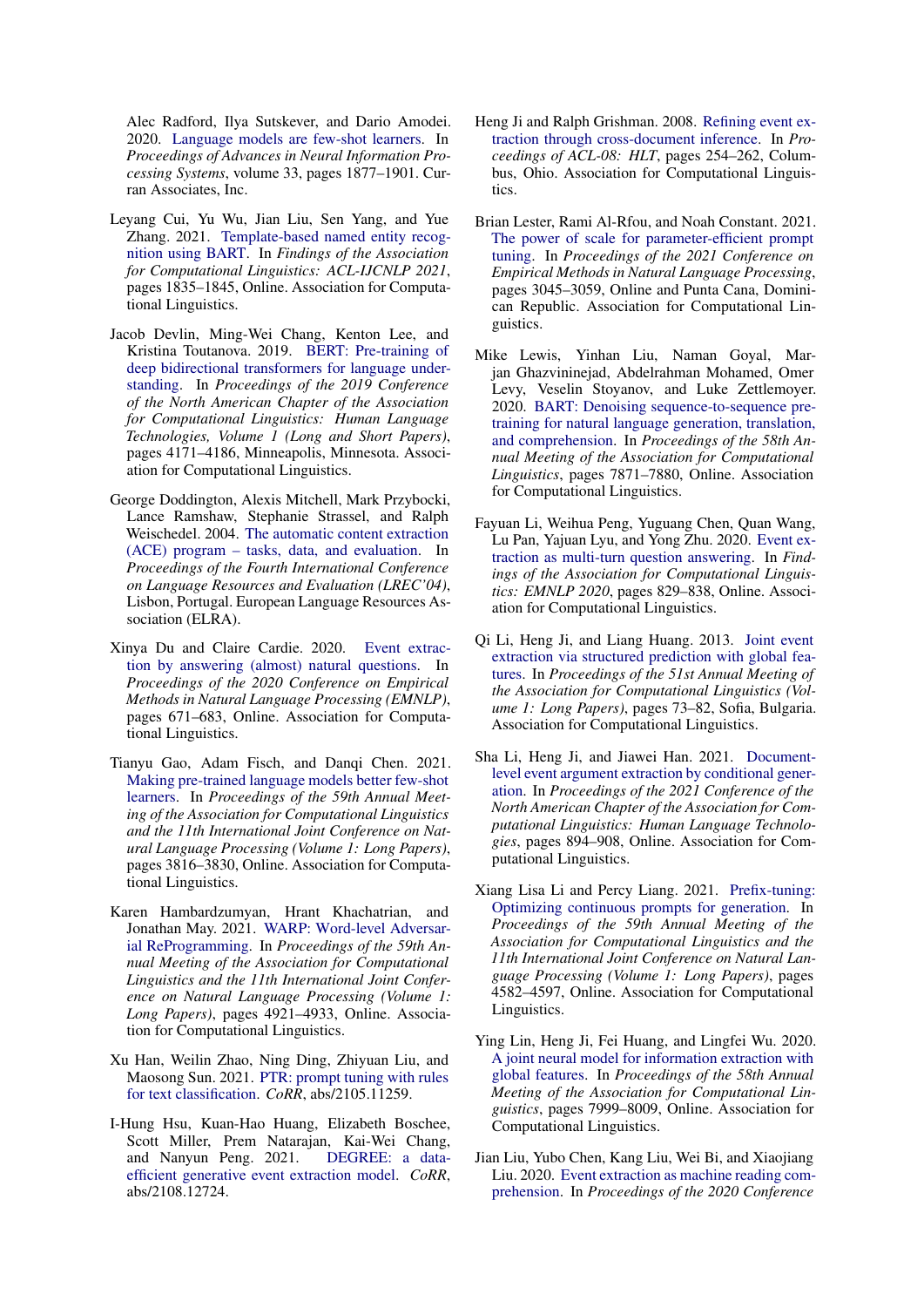*on Empirical Methods in Natural Language Processing (EMNLP)*, pages 1641–1651, Online. Association for Computational Linguistics.

- <span id="page-10-13"></span>Xiao Liu, Kaixuan Ji, Yicheng Fu, Zhengxiao Du, Zhilin Yang, and Jie Tang. 2021a. [P-tuning](http://arxiv.org/abs/2110.07602) [v2: Prompt tuning can be comparable to fine](http://arxiv.org/abs/2110.07602)[tuning universally across scales and tasks.](http://arxiv.org/abs/2110.07602) *CoRR*, abs/2110.07602.
- <span id="page-10-1"></span>Xiao Liu, Zhunchen Luo, and Heyan Huang. 2018. [Jointly multiple events extraction via attention](https://doi.org/10.18653/v1/D18-1156)[based graph information aggregation.](https://doi.org/10.18653/v1/D18-1156) In *Proceedings of the 2018 Conference on Empirical Methods in Natural Language Processing*, pages 1247–1256, Brussels, Belgium. Association for Computational Linguistics.
- <span id="page-10-12"></span>Xiao Liu, Yanan Zheng, Zhengxiao Du, Ming Ding, Yujie Qian, Zhilin Yang, and Jie Tang. 2021b. [GPT](http://arxiv.org/abs/2103.10385) [understands, too.](http://arxiv.org/abs/2103.10385) *CoRR*, abs/2103.10385.
- <span id="page-10-16"></span>Ilya Loshchilov and Frank Hutter. 2019. [Decoupled](https://openreview.net/forum?id=Bkg6RiCqY7) [weight decay regularization.](https://openreview.net/forum?id=Bkg6RiCqY7) In *Proceedings of 7th International Conference on Learning Representations, ICLR 2019, New Orleans, LA, USA, May 6-9, 2019*. OpenReview.net.
- <span id="page-10-3"></span>Yaojie Lu, Hongyu Lin, Jin Xu, Xianpei Han, Jialong Tang, Annan Li, Le Sun, Meng Liao, and Shaoyi Chen. 2021. [Text2Event: Controllable sequence-to](https://doi.org/10.18653/v1/2021.acl-long.217)[structure generation for end-to-end event extraction.](https://doi.org/10.18653/v1/2021.acl-long.217) In *Proceedings of the 59th Annual Meeting of the Association for Computational Linguistics and the 11th International Joint Conference on Natural Language Processing (Volume 1: Long Papers)*, pages 2795–2806, Online. Association for Computational Linguistics.
- <span id="page-10-0"></span>Thien Huu Nguyen, Kyunghyun Cho, and Ralph Grishman. 2016. [Joint event extraction via recurrent](https://doi.org/10.18653/v1/N16-1034) [neural networks.](https://doi.org/10.18653/v1/N16-1034) In *Proceedings of the 2016 Conference of the North American Chapter of the Association for Computational Linguistics: Human Language Technologies*, pages 300–309, San Diego, California. Association for Computational Linguistics.
- <span id="page-10-2"></span>Giovanni Paolini, Ben Athiwaratkun, Jason Krone, Jie Ma, Alessandro Achille, Rishita Anubhai, Cícero Nogueira dos Santos, Bing Xiang, and Stefano Soatto. 2021. [Structured prediction as transla](https://openreview.net/forum?id=US-TP-xnXI)[tion between augmented natural languages.](https://openreview.net/forum?id=US-TP-xnXI) In *Proceedings of 9th International Conference on Learning Representations, ICLR 2021, Virtual Event, Austria, May 3-7, 2021*. OpenReview.net.
- <span id="page-10-4"></span>Fabio Petroni, Tim Rocktäschel, Sebastian Riedel, Patrick Lewis, Anton Bakhtin, Yuxiang Wu, and Alexander Miller. 2019. [Language models as knowl](https://doi.org/10.18653/v1/D19-1250)[edge bases?](https://doi.org/10.18653/v1/D19-1250) In *Proceedings of the 2019 Conference on Empirical Methods in Natural Language Processing and the 9th International Joint Conference on Natural Language Processing (EMNLP-IJCNLP)*, pages 2463–2473, Hong Kong, China. Association for Computational Linguistics.
- <span id="page-10-11"></span>Guanghui Qin and Jason Eisner. 2021. [Learning how](https://doi.org/10.18653/v1/2021.naacl-main.410) [to ask: Querying LMs with mixtures of soft prompts.](https://doi.org/10.18653/v1/2021.naacl-main.410) In *Proceedings of the 2021 Conference of the North American Chapter of the Association for Computational Linguistics: Human Language Technologies*, pages 5203–5212, Online. Association for Computational Linguistics.
- <span id="page-10-14"></span>Colin Raffel, Noam Shazeer, Adam Roberts, Katherine Lee, Sharan Narang, Michael Matena, Yanqi Zhou, Wei Li, and Peter J. Liu. 2020. [Exploring](http://jmlr.org/papers/v21/20-074.html) [the limits of transfer learning with a unified text-to](http://jmlr.org/papers/v21/20-074.html)[text transformer.](http://jmlr.org/papers/v21/20-074.html) *Journal of Machine Learning Research*, 21:140:1–140:67.
- <span id="page-10-6"></span>Timo Schick, Helmut Schmid, and Hinrich Schütze. 2020. [Automatically identifying words that can](https://doi.org/10.18653/v1/2020.coling-main.488) [serve as labels for few-shot text classification.](https://doi.org/10.18653/v1/2020.coling-main.488) In *Proceedings of the 28th International Conference on Computational Linguistics*, pages 5569–5578, Barcelona, Spain (Online). International Committee on Computational Linguistics.
- <span id="page-10-8"></span>Timo Schick and Hinrich Schütze. 2021a. [Exploiting](https://doi.org/10.18653/v1/2021.eacl-main.20) [cloze-questions for few-shot text classification and](https://doi.org/10.18653/v1/2021.eacl-main.20) [natural language inference.](https://doi.org/10.18653/v1/2021.eacl-main.20) In *Proceedings of the 16th Conference of the European Chapter of the Association for Computational Linguistics: Main Volume*, pages 255–269, Online. Association for Computational Linguistics.
- <span id="page-10-7"></span>Timo Schick and Hinrich Schütze. 2021b. [Few-shot](https://aclanthology.org/2021.emnlp-main.32) [text generation with natural language instructions.](https://aclanthology.org/2021.emnlp-main.32) In *Proceedings of the 2021 Conference on Empirical Methods in Natural Language Processing*, pages 390–402, Online and Punta Cana, Dominican Republic. Association for Computational Linguistics.
- <span id="page-10-9"></span>Timo Schick and Hinrich Schütze. 2021c. [It's not just](https://doi.org/10.18653/v1/2021.naacl-main.185) [size that matters: Small language models are also](https://doi.org/10.18653/v1/2021.naacl-main.185) [few-shot learners.](https://doi.org/10.18653/v1/2021.naacl-main.185) In *Proceedings of the 2021 Conference of the North American Chapter of the Association for Computational Linguistics: Human Language Technologies*, pages 2339–2352, Online. Association for Computational Linguistics.
- <span id="page-10-5"></span>Taylor Shin, Yasaman Razeghi, Robert L. Logan IV, Eric Wallace, and Sameer Singh. 2020. [AutoPrompt:](https://doi.org/10.18653/v1/2020.emnlp-main.346) [Eliciting Knowledge from Language Models with](https://doi.org/10.18653/v1/2020.emnlp-main.346) [Automatically Generated Prompts.](https://doi.org/10.18653/v1/2020.emnlp-main.346) In *Proceedings of the 2020 Conference on Empirical Methods in Natural Language Processing (EMNLP)*, pages 4222–4235, Online. Association for Computational Linguistics.
- <span id="page-10-10"></span>Maria Tsimpoukelli, Jacob Menick, Serkan Cabi, S. M. Ali Eslami, Oriol Vinyals, and Felix Hill. 2021. [Multimodal few-shot learning with frozen language](http://arxiv.org/abs/2106.13884) [models.](http://arxiv.org/abs/2106.13884) *CoRR*, abs/2106.13884.
- <span id="page-10-15"></span>Ashish Vaswani, Noam Shazeer, Niki Parmar, Jakob Uszkoreit, Llion Jones, Aidan N. Gomez, Lukasz Kaiser, and Illia Polosukhin. 2017. [Attention is all](https://proceedings.neurips.cc/paper/2017/hash/3f5ee243547dee91fbd053c1c4a845aa-Abstract.html) [you need.](https://proceedings.neurips.cc/paper/2017/hash/3f5ee243547dee91fbd053c1c4a845aa-Abstract.html) In *Proceedings of the Advances in Neural Information Processing Systems 30: Annual Conference on Neural Information Processing Systems*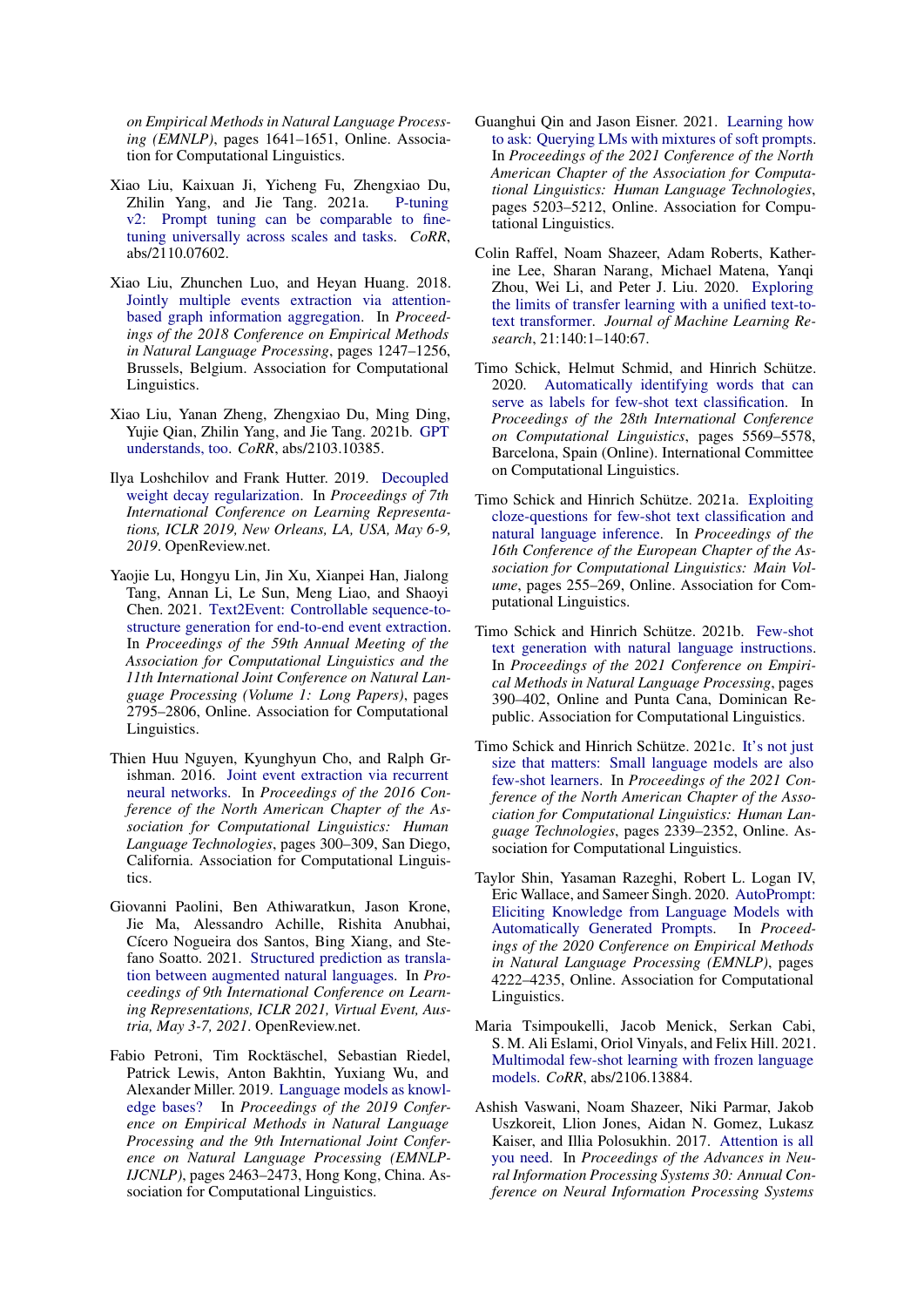*2017, December 4-9, 2017, Long Beach, CA, USA*, pages 5998–6008.

- <span id="page-11-1"></span>David Wadden, Ulme Wennberg, Yi Luan, and Hannaneh Hajishirzi. 2019. [Entity, relation, and event](https://doi.org/10.18653/v1/D19-1585) [extraction with contextualized span representations.](https://doi.org/10.18653/v1/D19-1585) In *Proceedings of the 2019 Conference on Empirical Methods in Natural Language Processing and the 9th International Joint Conference on Natural Language Processing (EMNLP-IJCNLP)*, pages 5784– 5789, Hong Kong, China. Association for Computational Linguistics.
- <span id="page-11-2"></span>Xiaozhi Wang, Ziqi Wang, Xu Han, Zhiyuan Liu, Juanzi Li, Peng Li, Maosong Sun, Jie Zhou, and Xiang Ren. 2019. [HMEAE: Hierarchical modular](https://doi.org/10.18653/v1/D19-1584) [event argument extraction.](https://doi.org/10.18653/v1/D19-1584) In *Proceedings of the 2019 Conference on Empirical Methods in Natural Language Processing and the 9th International Joint Conference on Natural Language Processing (EMNLP-IJCNLP)*, pages 5777–5783, Hong Kong, China. Association for Computational Linguistics.
- <span id="page-11-0"></span>Bishan Yang and Tom M. Mitchell. 2016. [Joint extrac](https://doi.org/10.18653/v1/N16-1033)[tion of events and entities within a document context.](https://doi.org/10.18653/v1/N16-1033) In *Proceedings of the 2016 Conference of the North American Chapter of the Association for Computational Linguistics: Human Language Technologies*, pages 289–299, San Diego, California. Association for Computational Linguistics.
- <span id="page-11-3"></span>Sen Yang, Dawei Feng, Linbo Qiao, Zhigang Kan, and Dongsheng Li. 2019. [Exploring pre-trained lan](https://doi.org/10.18653/v1/P19-1522)[guage models for event extraction and generation.](https://doi.org/10.18653/v1/P19-1522) In *Proceedings of the 57th Annual Meeting of the Association for Computational Linguistics*, pages 5284–5294, Florence, Italy. Association for Computational Linguistics.
- <span id="page-11-5"></span>Tongtao Zhang, Heng Ji, and Avirup Sil. 2019. [Joint](https://doi.org/10.1162/dint_a_00014) [entity and event extraction with generative adversar](https://doi.org/10.1162/dint_a_00014)[ial imitation learning.](https://doi.org/10.1162/dint_a_00014) *Data Intell.*, 1(2):99–120.
- <span id="page-11-4"></span>Zexuan Zhong, Dan Friedman, and Danqi Chen. 2021. [Factual probing is \[MASK\]: Learning vs. learning](https://doi.org/10.18653/v1/2021.naacl-main.398) [to recall.](https://doi.org/10.18653/v1/2021.naacl-main.398) In *Proceedings of the 2021 Conference of the North American Chapter of the Association for Computational Linguistics: Human Language Technologies*, pages 5017–5033, Online. Association for Computational Linguistics.

# A Argument Template

We use templates for ACE and ERE. Table [8](#page-12-0) and Table [9](#page-12-1) show the argument templates for ACE and ERE, respectively, which is from the RAMS AIDA ontology and the KAIROS ontology.

## B Transfer Learning Details

The top-10 frequent types of events in the src split of ACE05- $E^+$  are listed as follows:

• Transaction:Transfer-Ownership

- Contact:Phone-Write
- Personnel:Elect
- Personnel:End-Position
- Movement:Transport
- Life:Injure
- Conflict:Attack
- Transaction:Transfer-Money
- Contact:Meet
- Life:Die